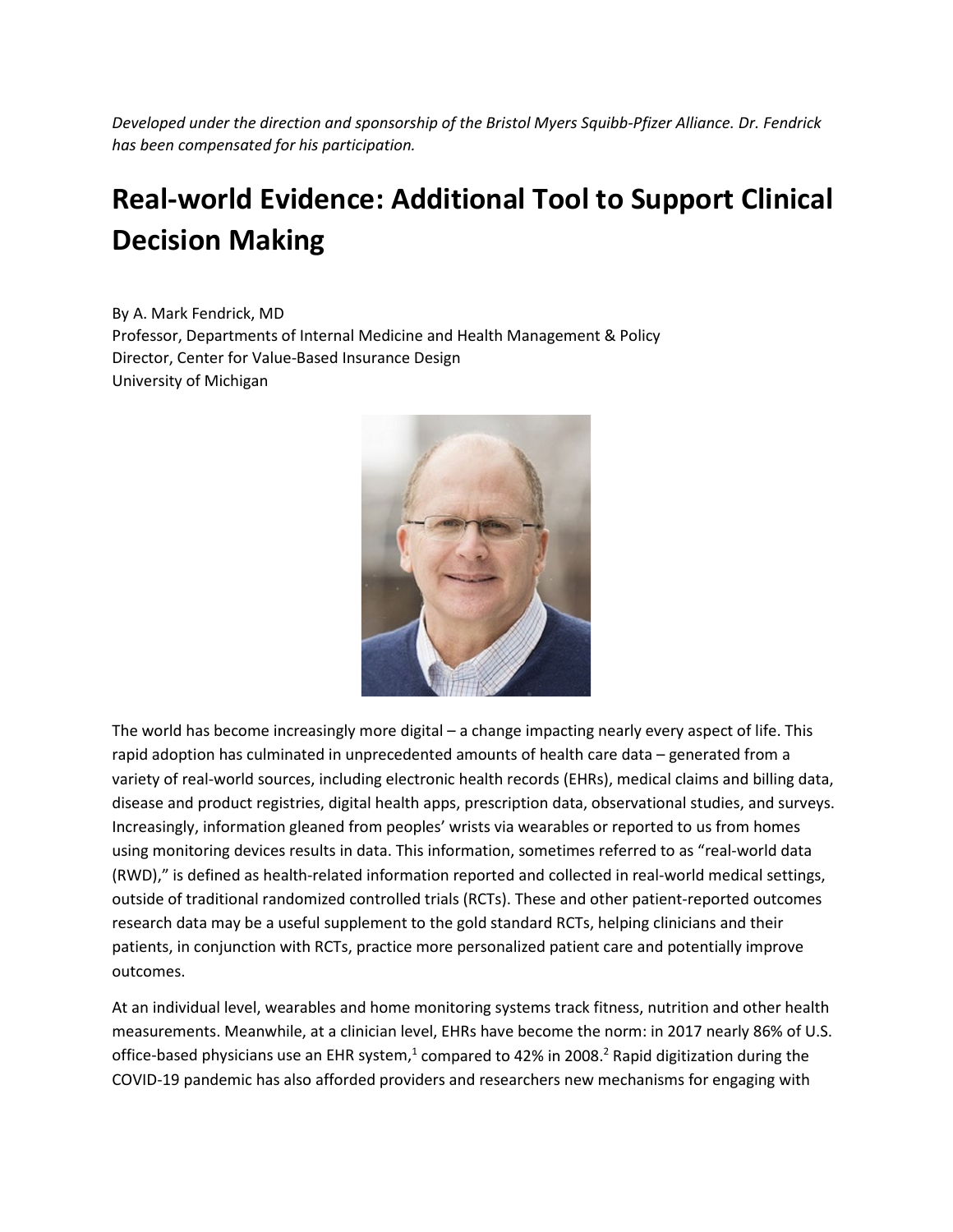patients, from telehealth to clinical trials, that allow participation remotely using a combination of wearable devices, patient questionnaires, and connected sensors.<sup>3</sup>

Regulatory bodies, like the U.S. Food and Drug Administration (FDA), have long recognized the value of RWD. While RCTs are still the gold standard for reviewing regulatory drug/device applications, fit-forpurpose RWD are also being considered to potentially help inform certain submissions $*$ .<sup>4,5</sup>

There are benefits and challenges with RWD and the evidence generated from such data (known as "real-world evidence" or RWE). It can show how patients use available health care such as services, devices and medications, by obtaining information across diverse patient populations potentially not well captured in clinical trials. Thus, RWD/RWE analyses, which can only evaluate correlation and not causation, can be viewed as a supplement (but not a replacement) to the evidence we have available to us through RCTs. They supplement clinical trials by allowing for a wider variety of treatment scenarios and possible comparisons from the real-world setting than typically available in literature solely based on RCT data. Specifically, RWD can provide more information about the total patient experience or patient journey – particularly important as the health care sector works to address issues of health equity, including inequity in disease prevention, diagnosis, treatment, and care. A select list of challenges and limitations of RWD/RWE includes $4,6,7,8$ :

- RWD/RWE analyses can only evaluate association and not causation, therefore are answering different questions than RCTs.
- Concerns related to biases in data collection due to lack of randomization and issues of quality in data collection should be closely evaluated.
- The source and type of data used may limit the generalizability of the results and endpoints.
- Missing or incorrectly coded data from the source.

Although RWD often takes the form of aggregated data from clinical practice, individual real-world experience can contribute to RWD and potentially inform shared decision making. An example of this in action: when treating a patient of mine recently, the RCT evidence suggested that he would benefit from a specialty drug. However, the patient refused to be treated with the drug and I couldn't figure out the reason for this decision. It was only after a second conversation that the patient told me he was homeless and did not have a refrigerator, and the drug required refrigeration. In other words, affordability or belief in the drug's effectiveness wasn't why this patient denied the drug – he just couldn't refrigerate it properly and therefore denied it. Once I uncovered the barrier by collecting RWD from the patient's experience, we found another treatment option that better fit his situation.

## **Effectively deploying the power of real-world evidence**

All evidence should be evaluated with appropriate scrutiny. As the prevalence of patient health data sources continues to grow, it is essential for clinicians to be prepared to critically assess the *quality* of these data. There have been incidents of unorthodox research practices, such as data mining and cherry picking of data to show mainly favorable results, which has led some practitioners and others to feel hesitation about the quality and reliability of RWD/RWE analyses.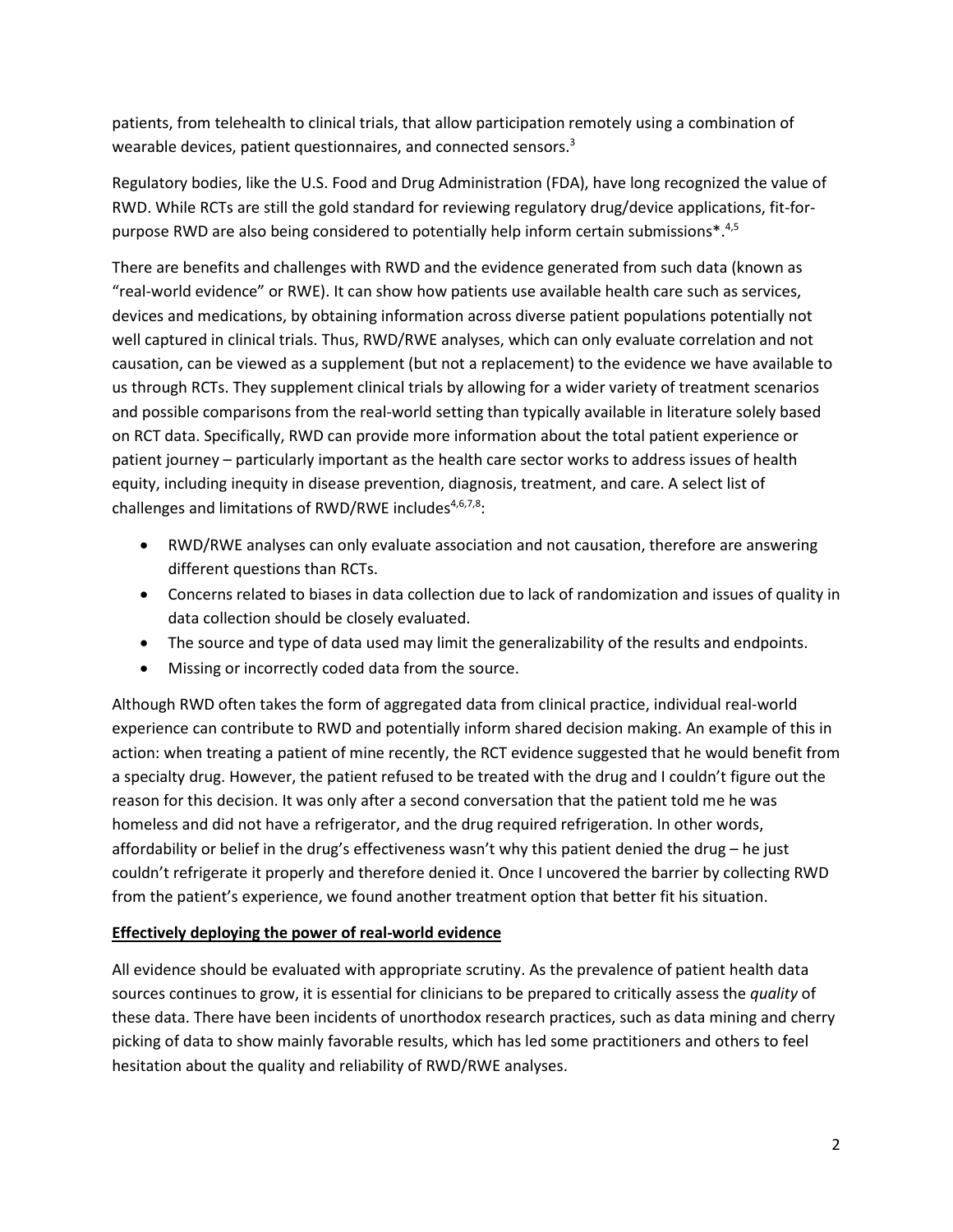However, there are useful tools to assessing whether RWE can appropriately support decision making. When assessing RWE studies, clinicians should evaluate carefully important aspects of the RWE, such  $as<sup>8,9</sup>$ :

- **Data Quality:** What is the quality of the data source used?
- **Transparency of Analytical Research Approach:** Was the research design and process transparently communicated?
- **Statistical Methods:** Were appropriate statistical methods applied?
- **Reproducibility:** Is the study replicable/reproducible?

All health care stakeholders have a role to play in strengthening our collective capacities to fully realize the capabilities and value of RWE. To ensure analyses are fit to support clinician decision making, study sponsors and researchers must practice transparency around data relevancy and quality characteristics.<sup>9</sup> This, in turn, can help provide useful data that providers can consider incorporating into the evidence used to inform decision making in health care, whether for an individual patient treatment decision or a quality improvement initiative within a department or hospital.

The benefit of RWD is embedded in its name. The data come from the real-world, where diverse people live, work and play. While RCTs remain the gold standard for assessing safety and efficacy of a treatment, correctly and properly collected and analyzed RWD and RWE offer us an additional way to help inform treatment decisions for our patients.

See below for a graphical representation of how RWD/RWE can help support decision making in health care.

For more information on RWD/RWE, visit ISPOR's, the Professional Society for Health Economics and Outcomes Research's, webpage (with sponsorship from the BMS-Pfizer Alliance) at: <https://www.ispor.org/strategic-initiatives/real-world-evidence/about-real-world-evidence>

\*Regarding drug submissions, the FDA has primarily used RWD in its evaluation of drug safety and only in limited circumstances to inform decisions regarding drug effectiveness. Per the 2018 FDA Framework for its Real-World Evidence Program, the program will "evaluate the potential use of RWE to support changes to labeling about drug product effectiveness, including adding or modifying an indication, such as a change in dose, dose regimen, or route of administration; adding a new population; or adding comparative effectiveness or safety information."4

## **References:**

<sup>1</sup> U.S. Center for Disease Control and Prevention. [Electronic Medical Records.](https://www.cdc.gov/nchs/fastats/electronic-medical-records.htm) National Center for Health Statistics. Page last updated: 3 March 2020.

<sup>2</sup> HealthIT.gov[. Office-based Physician Electronic Health Record Adoption.](https://www.healthit.gov/data/quickstats/office-based-physician-electronic-health-record-adoption) Official Website of The Office of the National Coordinator for Health Information Technology (ONC). Page last updated: 6 August 2021.

<sup>3</sup> Izmailova, E.S., Ellis, R. and Benko, C[. Remote Monitoring in Clinical Trials During the COVID-19 Pandemic.](https://ascpt.onlinelibrary.wiley.com/doi/10.1111/cts.12834) Clinical and Translational Science. vol 13, issue 5 p. 838-841.<https://doi.org/10.1111/cts.12834>

<sup>4</sup> U.S. Food & Drug Administration. Framework for FDA's Real-World Evidence Program. December 2018. <https://www.fda.gov/media/120060/download>